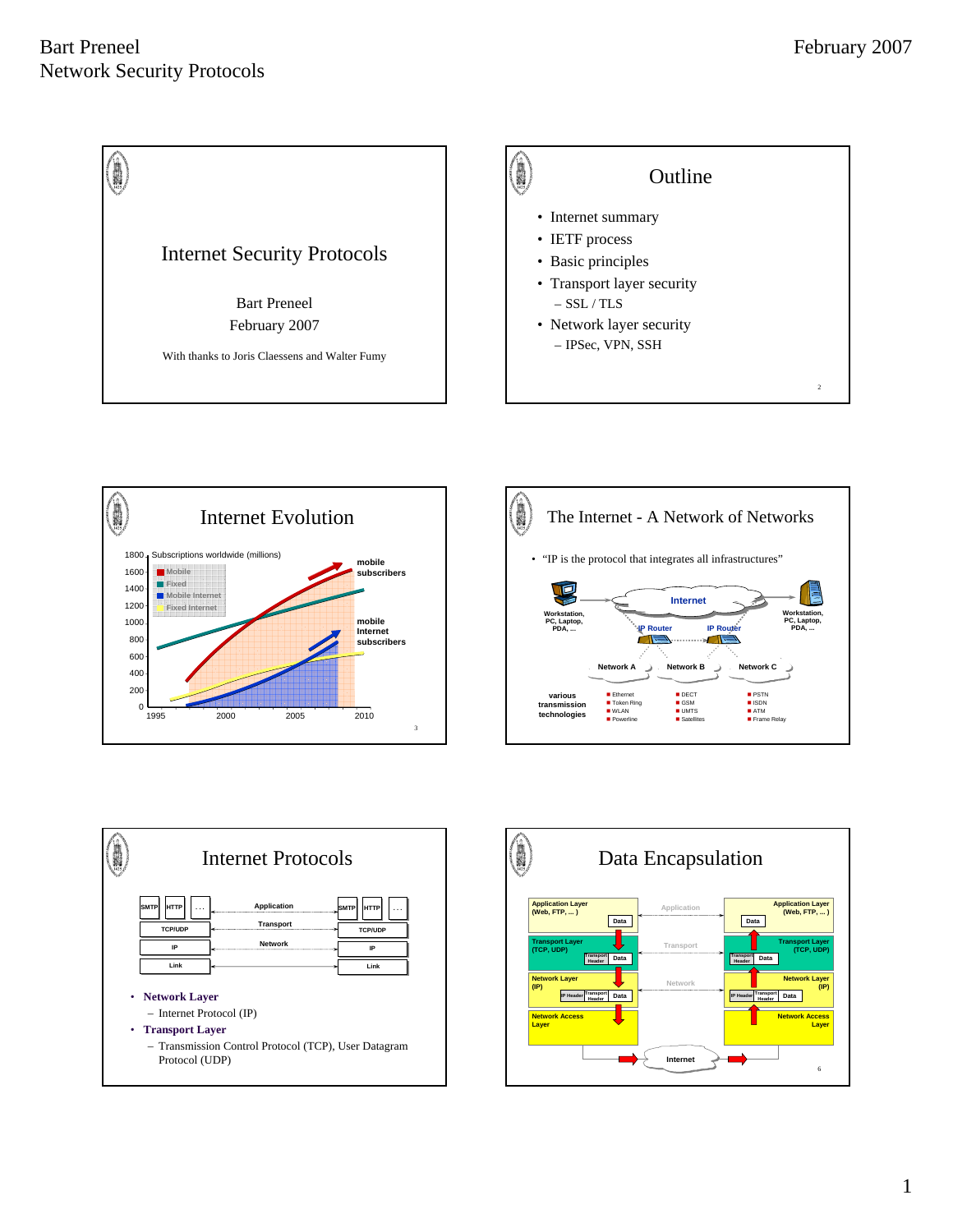





– "must" and "should"

# IETF Security Area (1) *Area Directors: Russell Housley, Sam Hartman*

- btns Better-Than-Nothing Security • dkim Domain Keys Identified Mail
- emu EAP Method Update
- hokey Handover Keying
- idwg Intrusion Detection Exchange Format
- inch Extended Incident Handling
- 
- isms Integrated Security Model for SNMP
- keyprov Provisioning of Symmetric Keys
- kink Kerberized Internet Negotiation of Keys
- kitten Kitten (GSS-API Next Generation)
- krb-wg Kerberos
- ltans Long-Term Archive and Notary Services

#### IETF Security Area (2)

#### *Area Directors: Russell Housley, Sam Hartman*

- mobie IKEv2 Mobility and Multihoming
- msec Multicast Security
- nea Network Endpoint Assessment
- openpgp An Open Specification for Pretty Good Privacy
- pki4ipsec Profiling Use of PKI in IPSEC
- pkix Public-Key Infrastructure (X.509)
- sasl Simple Authentication and Security Layer
- secsh Secure Shell
- smime S/MIME Mail Security
- syslog Security Issues in Network Event Logging
- Tls Transport Layer Security 12 and 12 and 12 and 12 and 12 and 12 and 12 and 12 and 12 and 12 and 12 and 12 and 12 and 12 and 12 and 12 and 12 and 12 and 12 and 12 and 12 and 12 and 12 and 12 and 12 and 12 and 12 and 12



**A** 

#### Communications insecurity

- architectural errors
- wrong trust assumptions
- $-$  default = no security
- protocol errors
	- unilateral entity authentication
	- weak entity authentication mechanism
	- downgrade attack
- modes of operation errors – no authenticated encryption – wrong use of crypto
- range of wireless communication is often underestimated!
- cryptographic errors – weak crypto
- implementation errors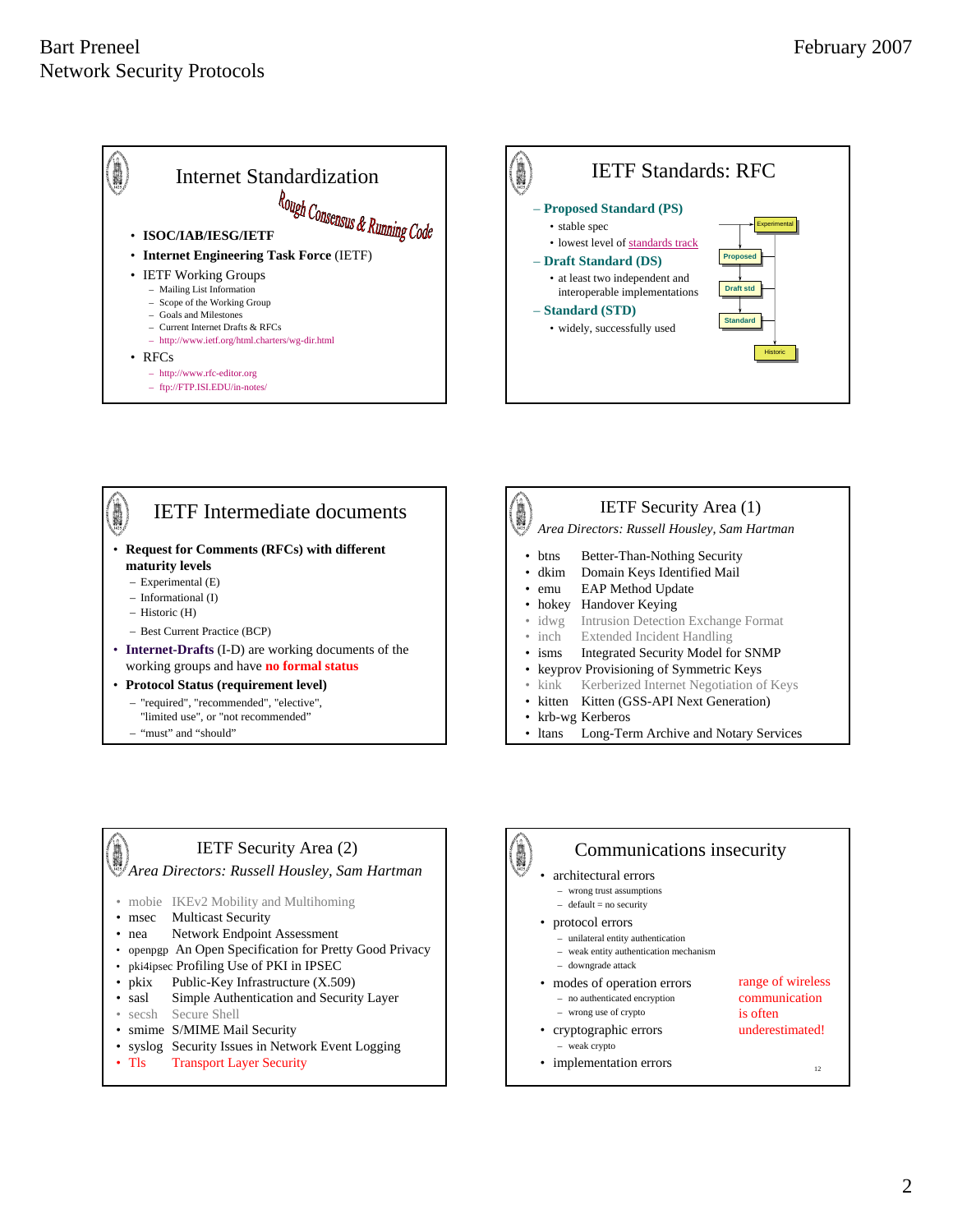









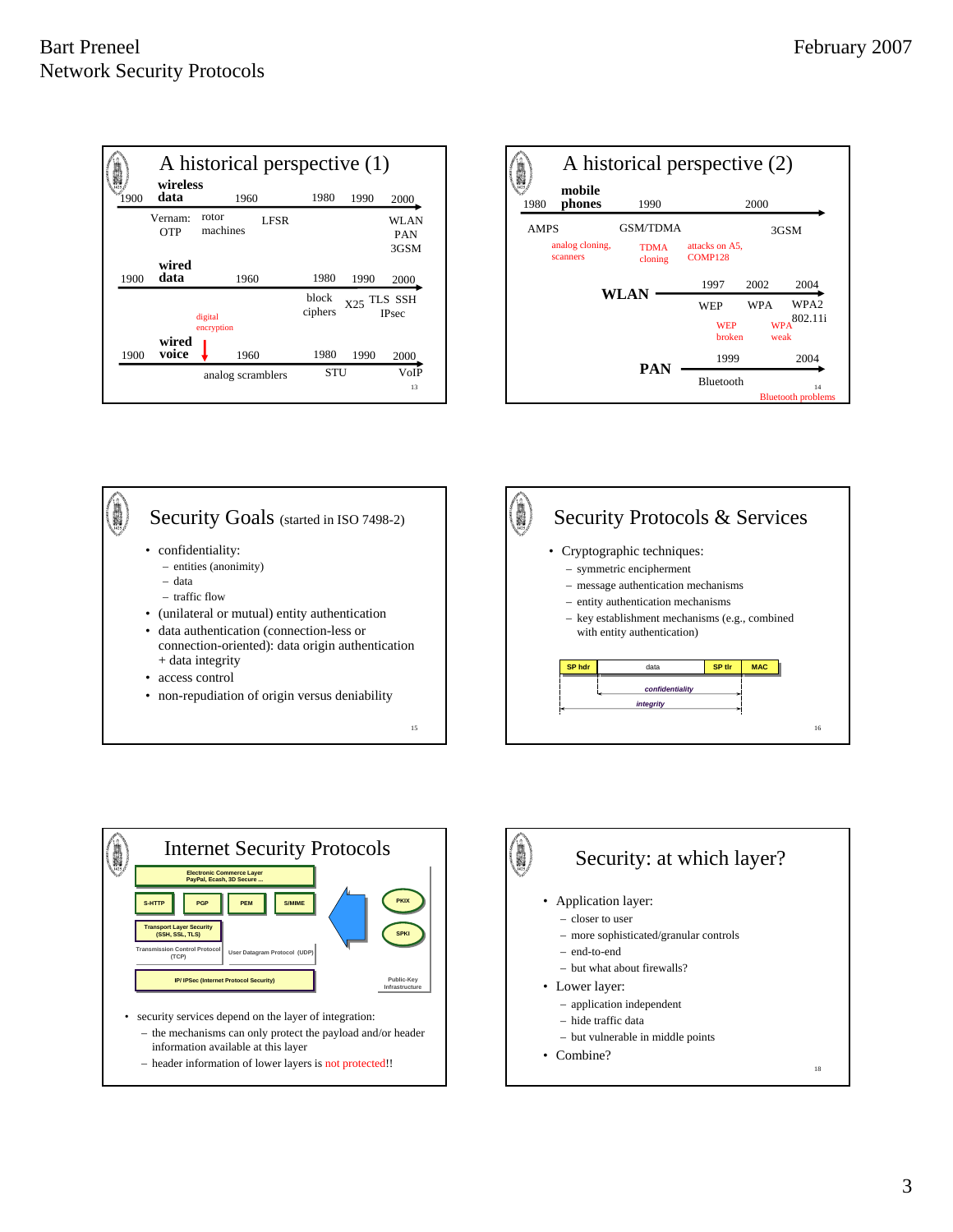









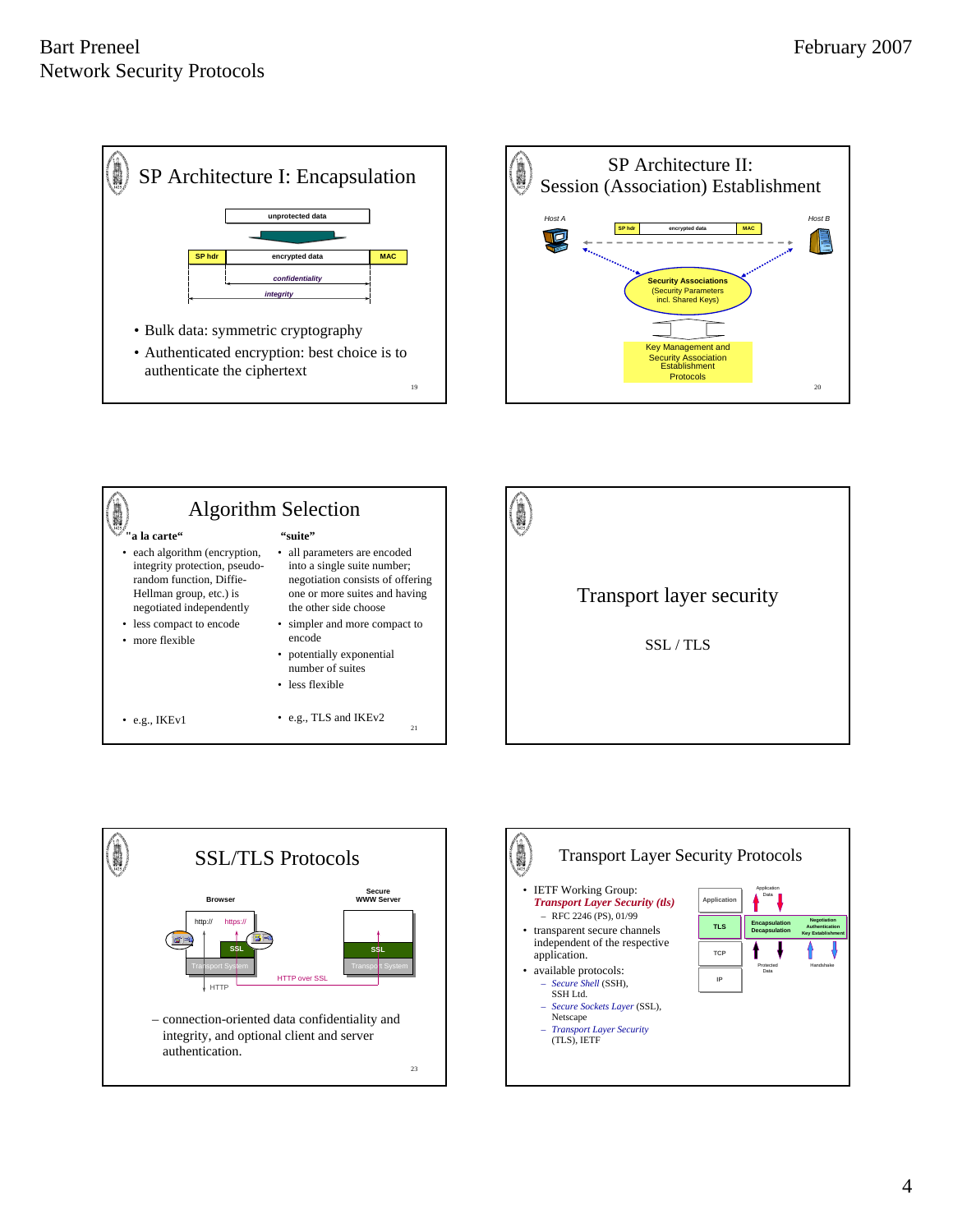26

#### O SSL / TLS • Mainly in context of WWW security, i.e., to secure the HyperText Transfer Protocol (HTTP) • But, in between application layer and TCP,

thus can be used to secure other applications than HTTP too (IMAP, telnet, ftp, …)

# 

## Other WWW security protocols

- PCT: Microsoft's alternative to SSL
- S-HTTP: S/MIME-like protocol
- SET: for credit card transactions
- XML-Signature: PKCS#7-based signature on XML documents
- ...

25

#### **A** SSL / TLS • "Secure Sockets Layer" (Netscape) – SSL 2.0: security flaws! – SSL 3.0: still widely used - not interoperable with TLS 1.0 • "Transport Layer Security" (IETF) – TLS 1.0: adopted SSL 3.0 with minor changes – RFC 2246, 01/99 (PS) • TLS: security at the transport layer – can be used (and is intended) for other applications too – end-to-end secure channel, but nothing more... 27

– data is only protected during communication - no non-repudiation!





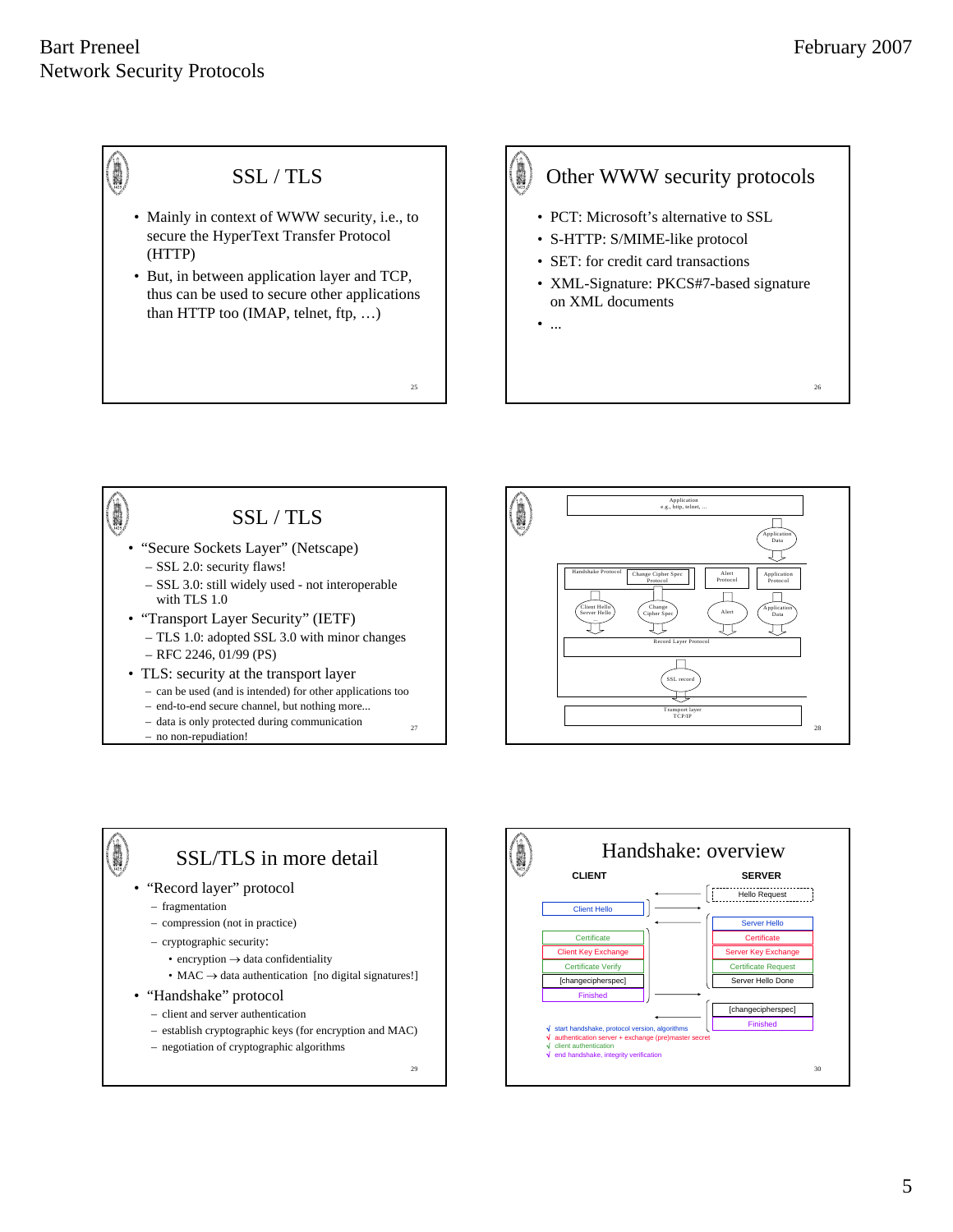



| RFC 3268: AES Ciphersuites for TLS<br>06/2002 |                        |                                   |  |  |  |  |
|-----------------------------------------------|------------------------|-----------------------------------|--|--|--|--|
| <b>CipherSuite</b>                            | Key<br><b>Exchange</b> | <b>Certificate</b><br><b>Type</b> |  |  |  |  |
| TLS RSA WITH AES 128 CBC SHA                  | <b>RSA</b>             | <b>RSA</b>                        |  |  |  |  |
| TLS DH DSS WITH AES 128 CBC SHA               | DH_DSS                 | <b>DSS</b>                        |  |  |  |  |
| TLS DH RSA WITH AES 128 CBC SHA               | DH RSA                 | <b>RSA</b>                        |  |  |  |  |
| TLS DHE DSS WITH AES 128 CBC SHA              | DHE DSS                | <b>DSS</b>                        |  |  |  |  |
| TLS DHE RSA WITH AES 128 CBC SHA              | <b>DHE RSA</b>         | <b>RSA</b>                        |  |  |  |  |
| TLS DH anon WITH AES 128 CBC SHA              | DH anon                |                                   |  |  |  |  |
| TLS RSA WITH AES 256 CBC SHA                  | <b>RSA</b>             | <b>RSA</b>                        |  |  |  |  |
| TLS DH DSS WITH AES 256 CBC SHA               | DH DSS                 | <b>DSS</b>                        |  |  |  |  |
| TLS DH RSA WITH AES 256 CBC SHA               | DH RSA                 | <b>RSA</b>                        |  |  |  |  |
| TLS DHE DSS WITH AES 256 CBC SHA              | DHE DSS                | <b>DSS</b>                        |  |  |  |  |
| TLS DHE RSA WITH AES 256 CBC SHA              | DHE RSA                | <b>RSA</b>                        |  |  |  |  |
| TLS DH anon WITH AES 256 CBC SHA              | DH anon                |                                   |  |  |  |  |
|                                               |                        |                                   |  |  |  |  |





- upgrade to TLS within HTTP/1.1 (RFC 2817, 05/00)
- HTTP over TLS (RFC 2818, May 2000)
- Addition of ciphers:
	- Kerberos cipher suites (RFC 2712, 10/99; 11/00)
	- ECC cipher suites (03/01)
	- AES (01/01)
	- misc. ciphers: MISTY1 (03/01), Camellia (10/00)

35

- extensions for OpenPGP keys (03/01)
- Other:
	- wireless extensions (11/00)
	- TLS Delegation (02/01)

 $-$  SRP for TLS authentication (02/01) <sup>35</sup>



• Backward compatibility remains very important!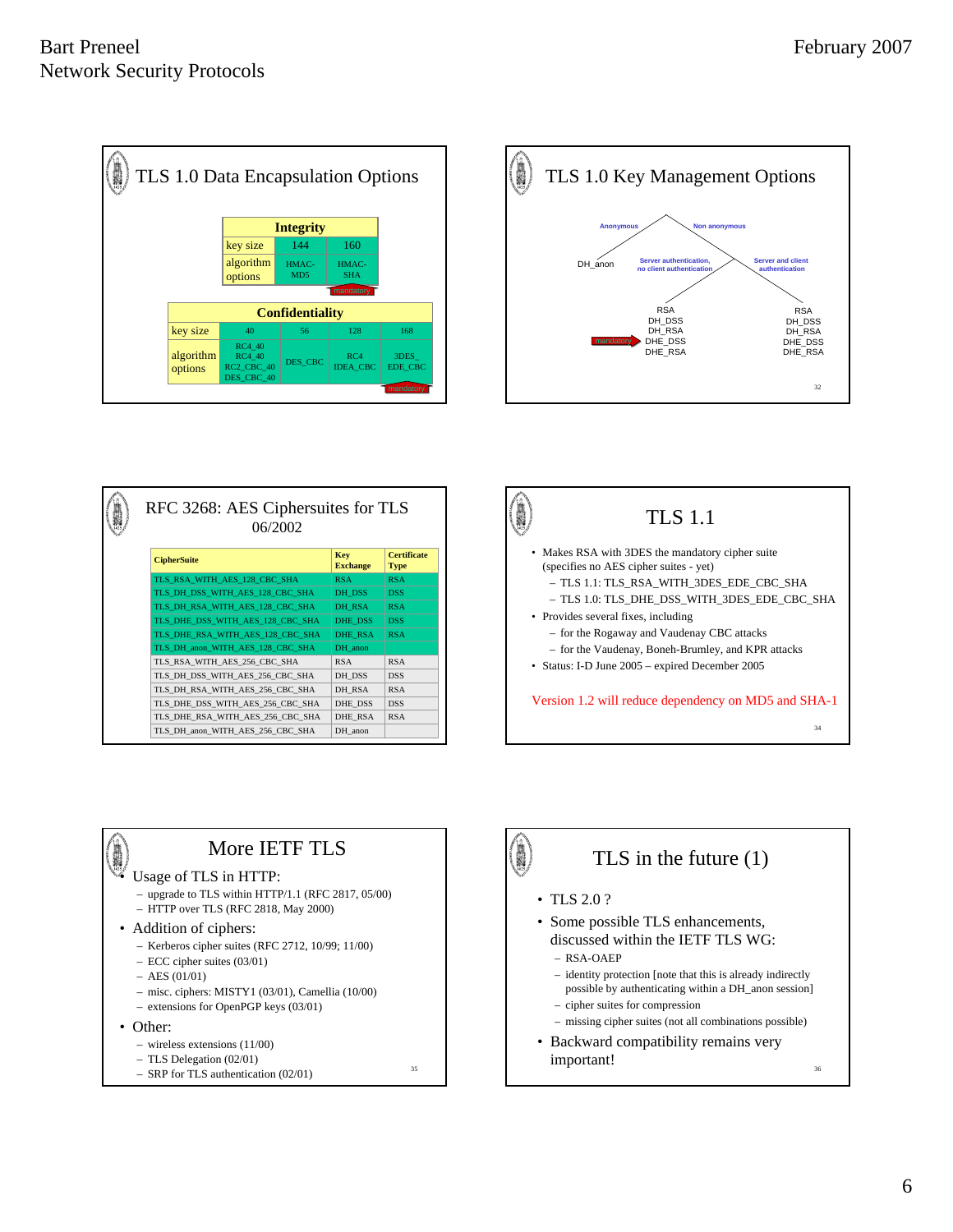38

#### TLS in the future (2)

#### **TLS 1.1 – RFC June 2005**

- security fixes and clarifications
- SSL/TLS is still in evolution !

#### **Enhancements currently considered within IETF**

- new cipher suites: e.g., AES, ECC
- wireless support (see WAP-WTLS) and other extensions
- password-based authentication and key exchange (SRP)

#### **Other enhancements proposed in literature**

- performance improvements: 'batching' [ShachamBoneh'01] and 'fast-track' [ShachamBoneh'02]
- user (identity) privacy [PersianoVisconti'00]
- client puzzles [DeanStubblefield'01] to counter denial-of-service attacks
- trust negotiation [Hess et al'02]





- traffic analysis: e.g., length of ciphertext might reveal useful info
- plenty of known plaintext (both SSL/TLS and HTTP



## Security in transport layer

- Transparent for application
- Pro: can be used for all TCP-based applications, without modifying them
- Con: authentication is one, but who/what to trust, is important
- Non-repudiation?

• In practice: (partially) integrated in application

41

37

39

# 

#### Non-repudiation

- Legally only if in application, thus not provided by SSL/TLS
- SSL/TLS secures the communication channel, but not the exchanged messages
- SSL/TLS does not use digital signatures in the first place (except for client authentication)
- For electronic business, more advanced security protocols are needed...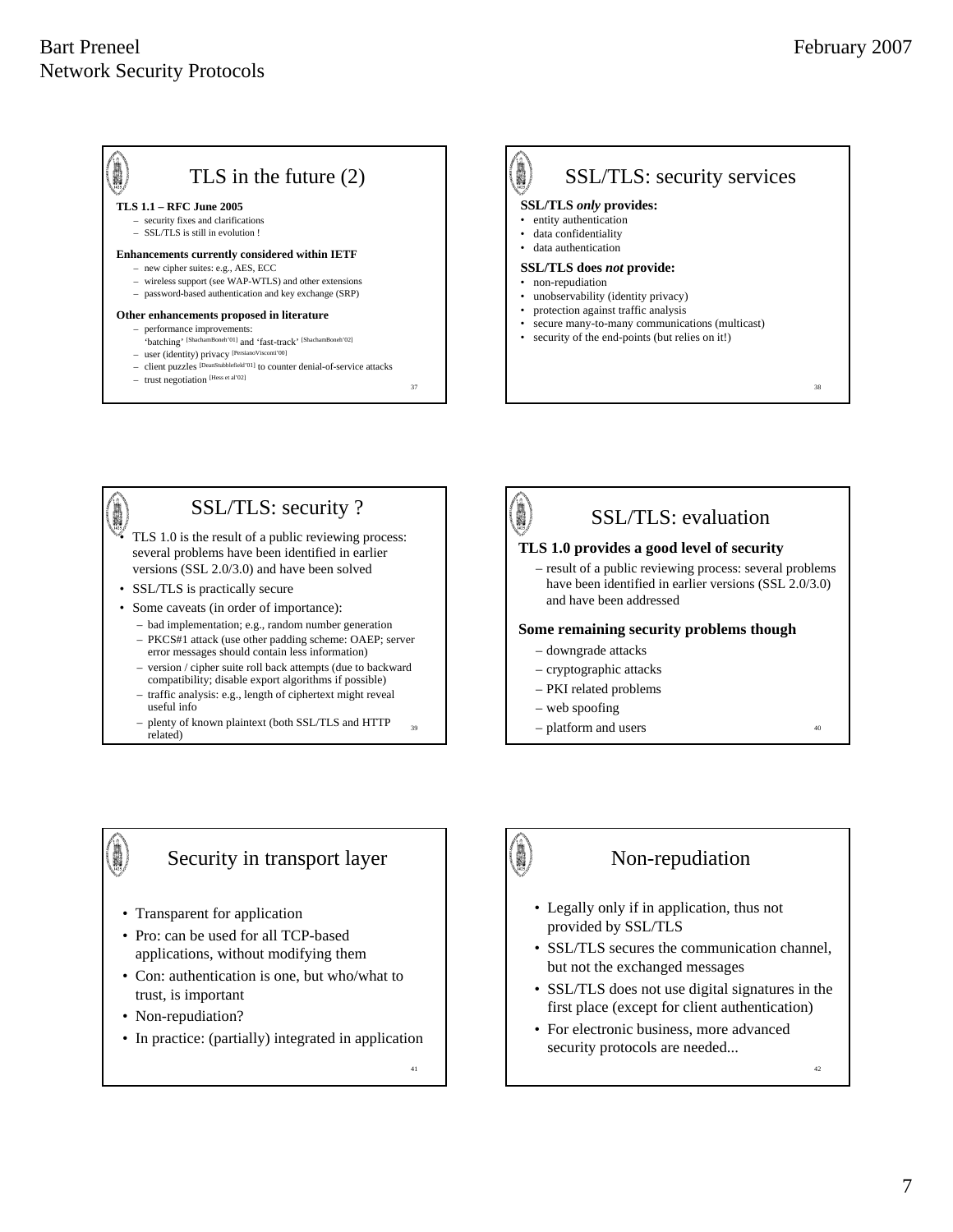









- Connectionless integrity
- Data origin authentication
- Rejection of replayed packets (a form of partial sequence integrity)
- Confidentiality
- Limited traffic flow confidentiality

47



## IPsec - Concepts

- Security features are added as extension headers that follow the main IP header
	- Authentication header (AH)
	- Encapsulating Security Payload (ESP) header
- Security Association (SA)
	- Security Parameter Index (SPI)
	- IP destination address
	- Security Protocol Identifier (AH or ESP)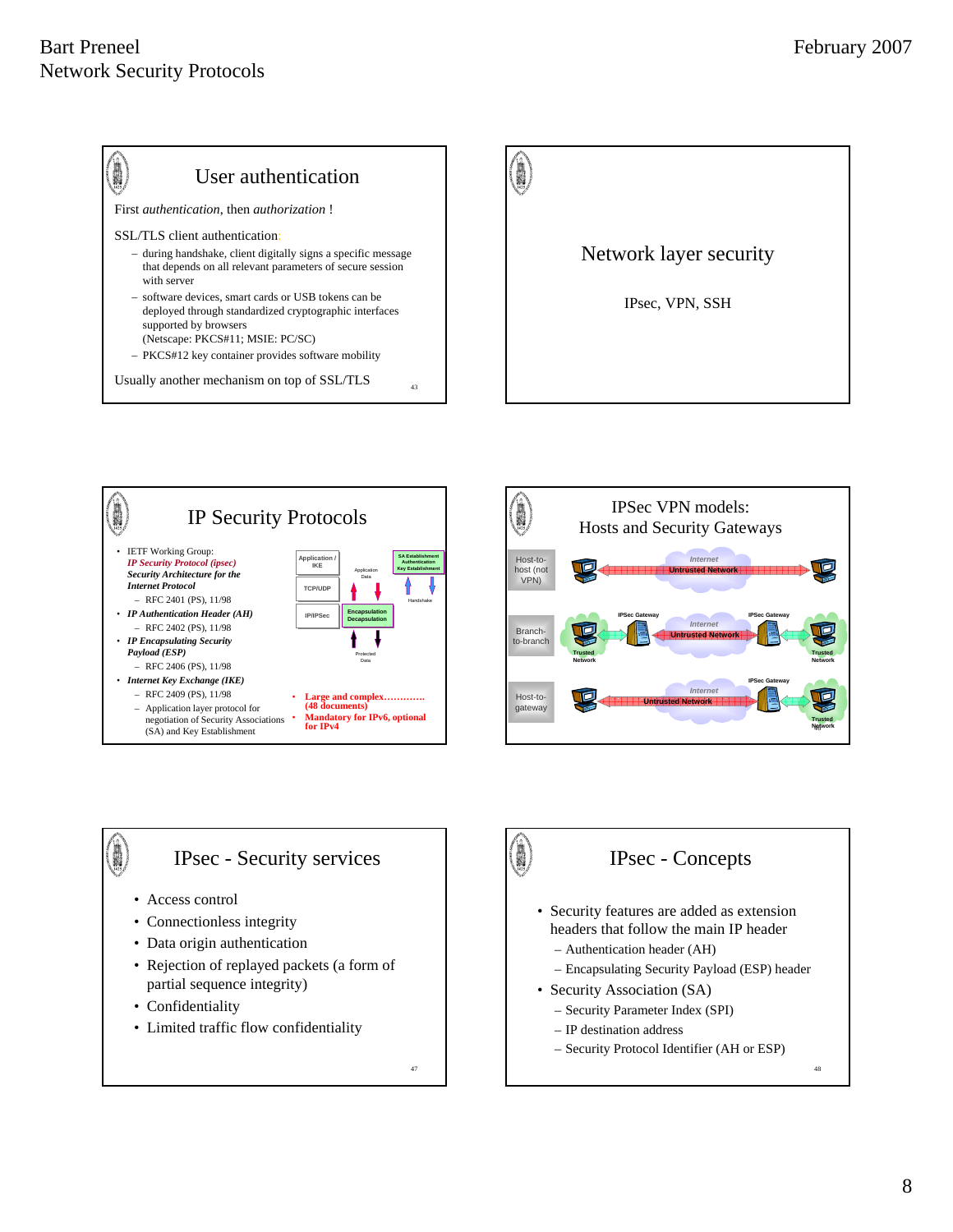

#### IKE Algorithm Selection Mandatory Algorithms HMAC-MD5<br>HMAC-SHA1 HMAC-SHA1 **Payload Integrity ENCR\_DES\_CBC ENCR\_AES\_128\_CBC (Encryption) DH Group** 768 Bit **1536** Bit PRF\_HMAC\_SHA1 [RFC2104] PRF\_HMAC\_SHA1 [RFC2104] **Transfer Type 2 (PRF) Payload Encryption** DES-CBC **AES-128**-CBC **Algorithm Type IKE v1 IKE v2**

AUTH\_HMAC\_SHA1\_96 [RFC2404]

**Transfer Type 3 (Integrity)**

50 Source: draft-ietf-ipsec-ikev2-algorithms-00.txt, May 2003

AUTH\_HMAC\_SHA1\_96 [RFC2404]







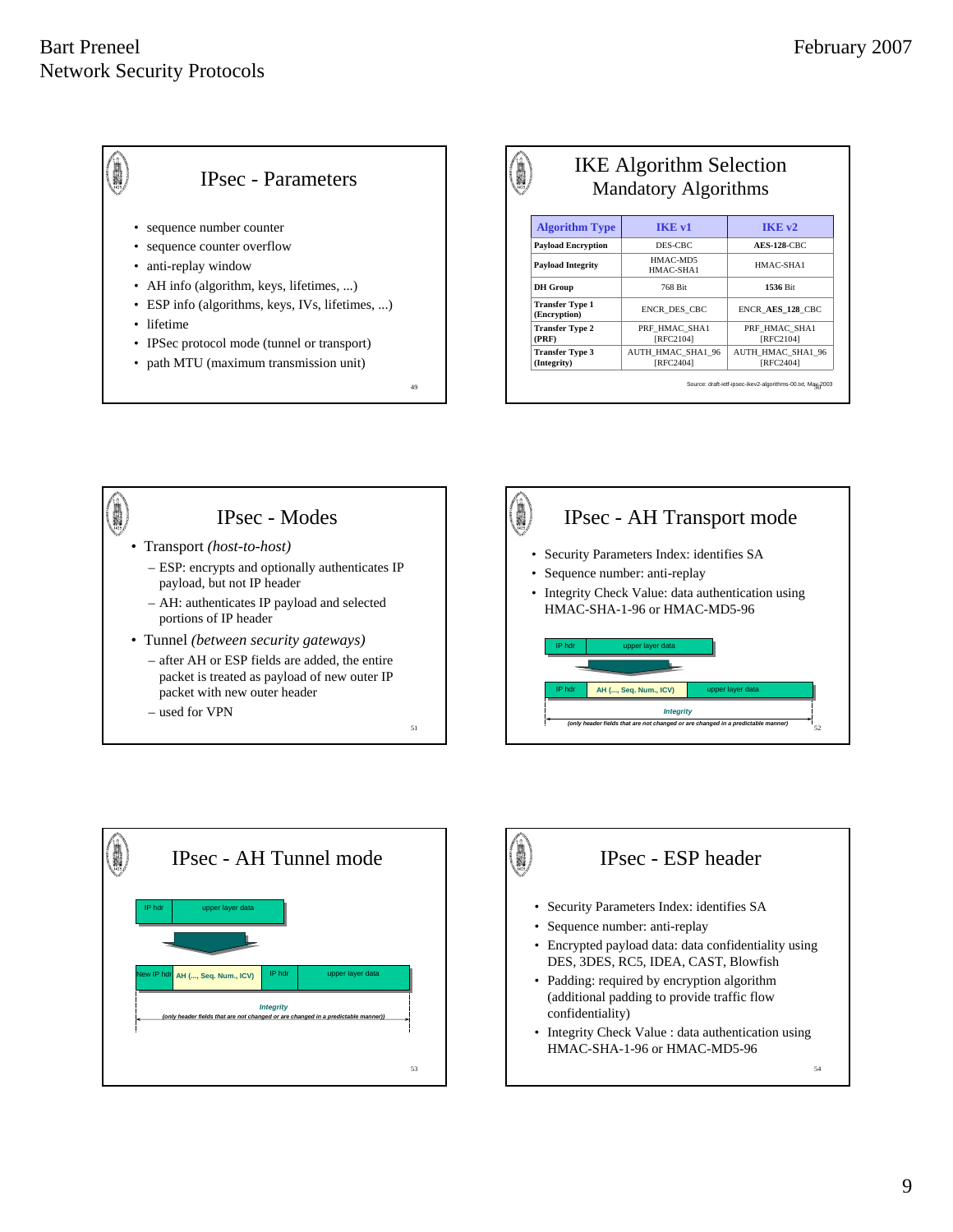| 1003782 | <b>IPsec - ESP Transport mode</b> |                  |                        |                |            |  |  |  |
|---------|-----------------------------------|------------------|------------------------|----------------|------------|--|--|--|
|         | IP hdr                            |                  |                        |                |            |  |  |  |
|         |                                   |                  |                        |                |            |  |  |  |
|         | IP hdr                            | <b>ESP hdr</b>   | upper layer data       | <b>ESP tir</b> | <b>ICV</b> |  |  |  |
|         |                                   |                  | <b>Confidentiality</b> |                |            |  |  |  |
|         |                                   | <b>Integrity</b> |                        |                |            |  |  |  |
|         |                                   |                  |                        |                |            |  |  |  |
|         |                                   |                  |                        |                | 55         |  |  |  |









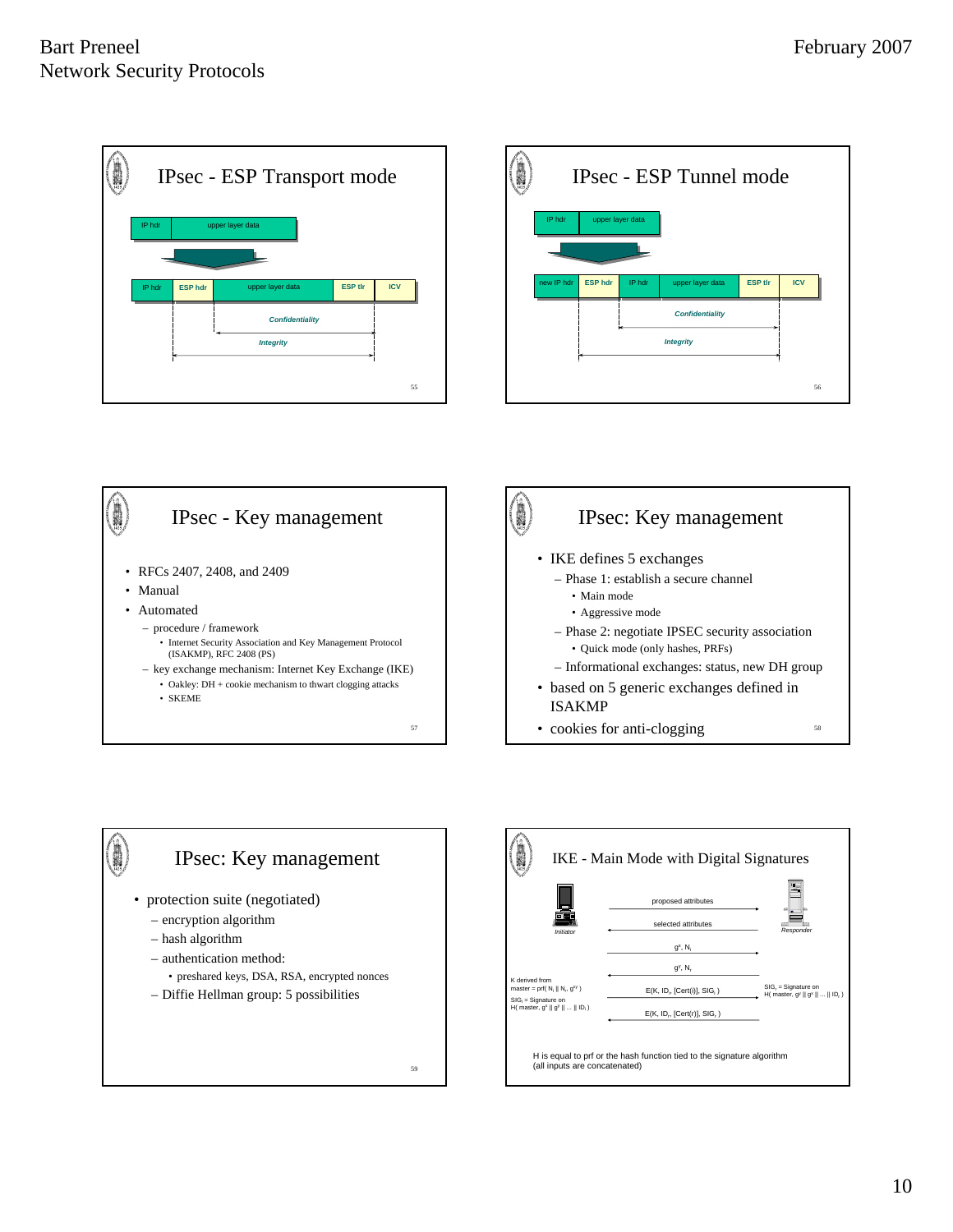- IKE Main Mode with Digital Signatures
	- mutual entity authentication
- mutual implicit and explicit key authentication
- mutual key confirmation
- joint key control
- identity protection
- freshness of keying material
- perfect forward secrecy of keying material
- non-repudiation of communication
- 



#### IKE v2 Initial Handshake (1/2) • Alice and Bob negotiate cryptographic algorithms, mutually authenticate, and establish a session key, creating an IKE-SA • Usually consists of two request/response pairs – The first pair negotiates cryptographic

- algorithms and does a Diffie-Hellman exchange – The second pair is encrypted and integrity
- protected with keys based on the Diffie-Hellman exchange  $\frac{63}{4}$

# IKE v2 Initial Handshake (2/2)

• Second exchange

I.

- divulge identities
- prove identities using an integrity check based on the secret associated with their identity (private key or shared secret key) and the contents of the first pair of messages in the exchange
- establish a first IPsec SA ("child-SA") is during the initial IKE-SA creation

### IPsec Overview

- Much better than previous alternatives
- IPsec documents hard to read

i.

- Committee design: too complex
	- ESP in Tunnel mode probably sufficient
	- Simplify key management
	- Clarify cryptographic requirements
- …and thus difficult to implement (securely)

65

61

63

- Virtual Private Network
- Connects a private network over a public network.

VPN?

- Connection is secured by tunneling protocols.
- The nature of the public network is irrelevant to the user.
- It appears as if the data is being sent over the private network.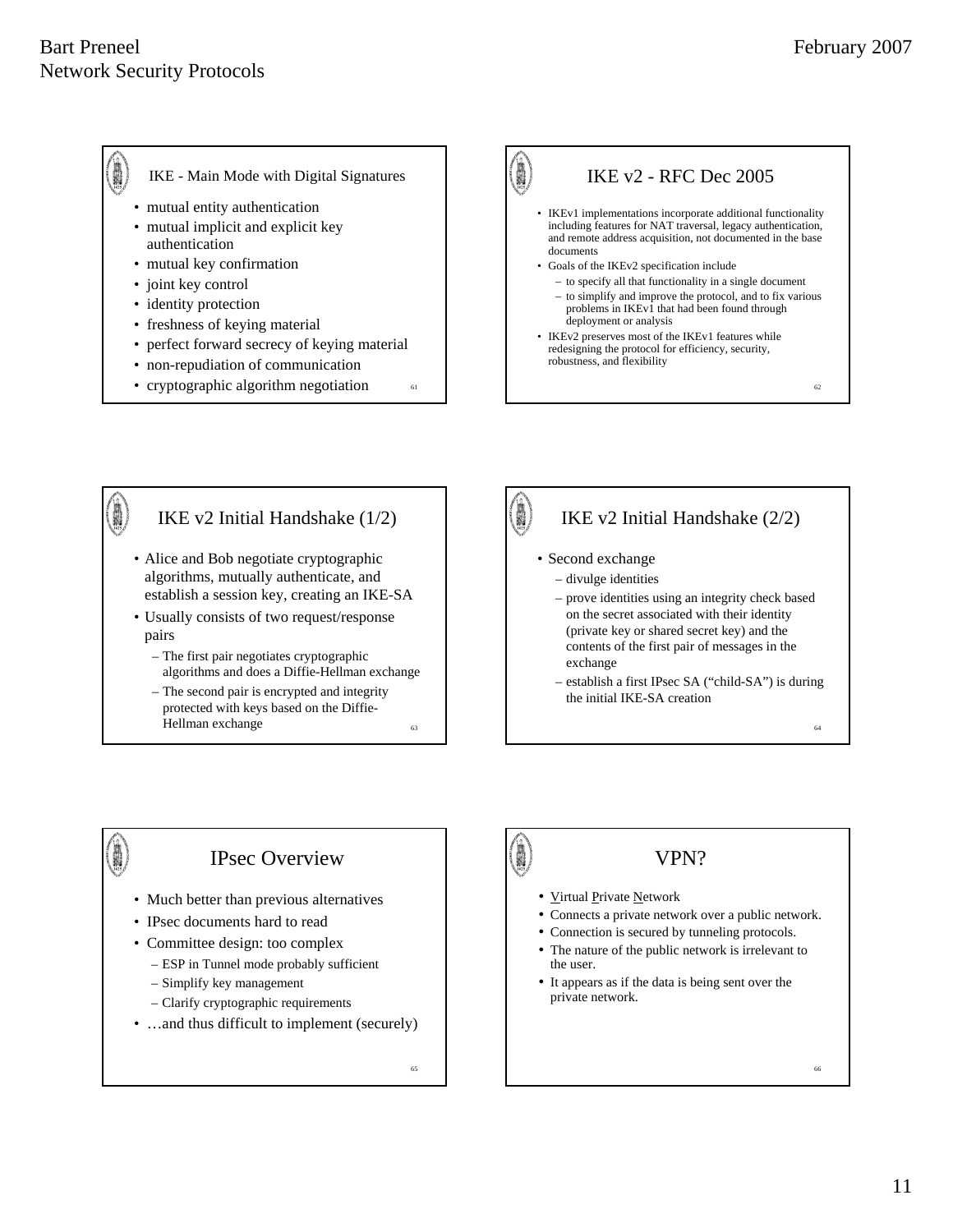